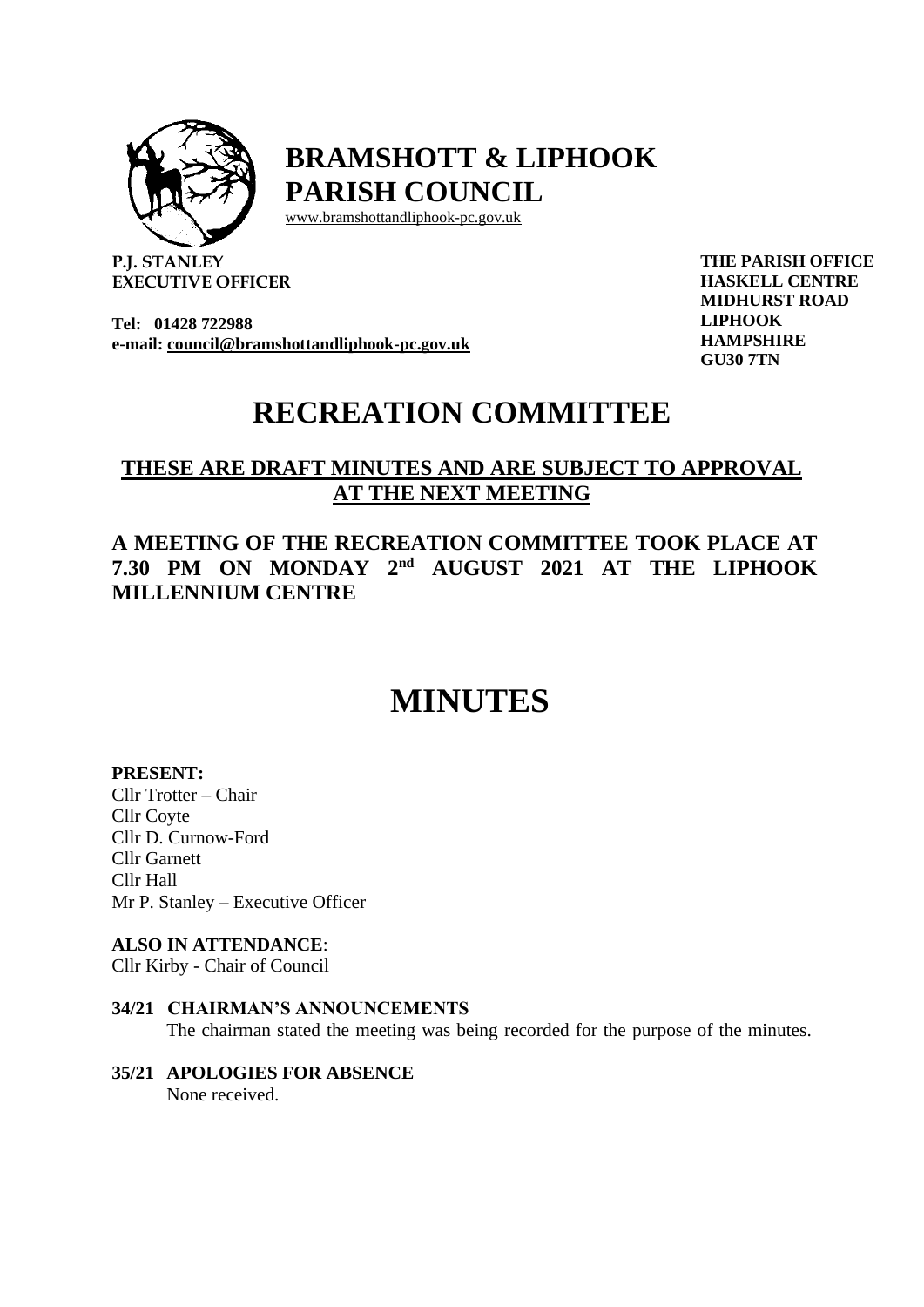#### **36/21 DECLARATIONS OF INTEREST**

No interests were declared.

#### **37/21 MINUTES**

The Minutes of the meeting held on  $2<sup>nd</sup>$  August 2021 were approved.

Proposed Cllr Trotter, Seconded Cllr Coyte, agreed by a majority vote.

#### **38/21 MATTERS ARISING FROM THE MINUTES** There were no matters arising.

#### **39/21 PUBLIC PARTICIPATION SESSION** Meeting adjourned

Public questions - Items not on the agenda **None**

Public questions – items on the agenda **None**

#### **40/21 REPORTS**

#### **RADFORD PARK STATEGY**

Cllr Coyte provided a verbal report to the meeting. A site visit will be held to monitor the work that needs to be undertaken as part of the strategy.

#### **NEW RECREATION GROUND BUILDING**

The Executive Officer updated the committee. There had been a tender for the demolition of existing buildings and for the construction of the new prefabricated building. Tenders had only been received for the demolition. Full council had agreed that the demolition be put on hold. The working party have been asked to review the tender specification.

#### **41/21 SIGN ON THE RADFORD PARK LONDON ROAD ENTRANCE**

Cllr Coyte stated that signage was needed showing ownership at Radford Park, contact details and any other useful information. He suggested the sign be sited to the left of the gate rather than on the gate itself. It was suggested that the sign could be double sided so that it can be viewed from either direction.

Proposed Cllr D Curnow-Ford, Seconded Cllr Coyte, all in favour

#### **42/21 OUTDOOR GYM EQUIPMENT AT THE WM RECREATION GROUND**

The committee considered a report prepared by the Executive Officer. A large climbing frame had been removed as it was beyond economic repair several years ago when the new safety surfaces were installed. It was agreed at the time to consider a replacement for the equipment. One suggestion had been to install an outdoor gym which could be located in the Recreation Ground or another site owned by the council. Concerns were expressed about the possible vandalism to new equipment and also ensuring that the equipment is used safely.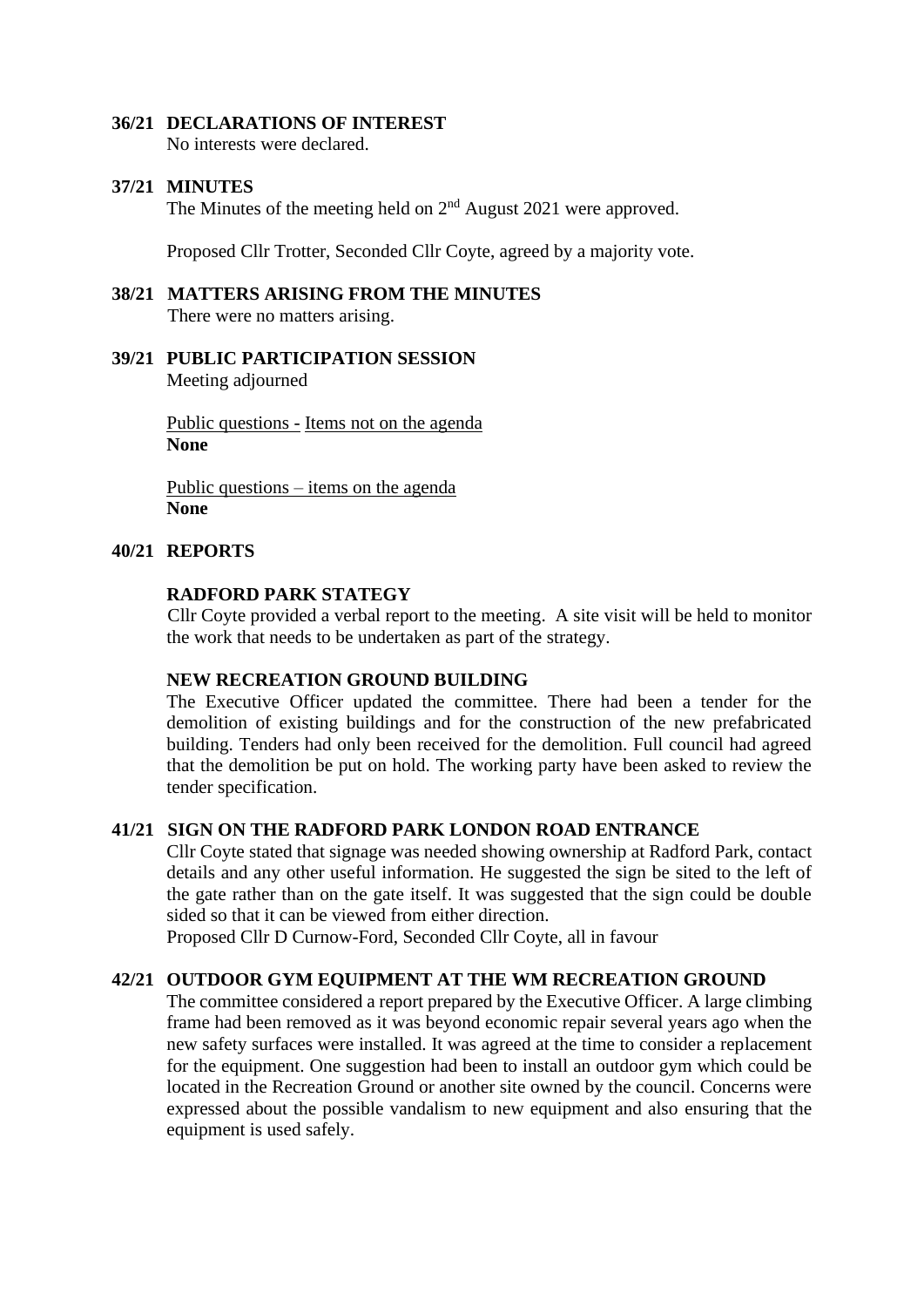It was agreed that councillors will look at facilities provided by other town and parish councillors and the options can be considered at a future meeting.

#### **43/21 ALLOTMENT TENANCY TERMS & CONDITIONS**

The Executive Officer's report was considered. The report was seeking clarifications of the status of the new Tenancy Terms & Conditions and how they would be implemented. The following arrangements were agreed.

- Allotment holders are notified individually on  $1<sup>st</sup>$  September 2021 of the new terms  $\&$ conditions document to be implemented on 1st October 2022, following the termination of their old tenancy agreement.
- New allotment holders are issued with the new document.
- The new document includes signatures for the tenant and the council.
- The deposit is £30 for new allotment holders only.
- The new agreement is signed once rather than every year.
- No further consultation on the document.

#### **44/21 ALLOTMENT RENT REVIEW**

The rent increase for  $1<sup>st</sup>$  October 2021 had been agreed at the meeting held on  $3<sup>rd</sup>$ February 2020. A decision was now needed on what the rent level should be for 2022 to ensure that sufficient notice is given for any rent increase from 1<sup>st</sup> October 2022.

Following a discussion, it was agreed to link future increases to the RPI by looking at price movements for the previous 12 months. This will provide a transparent process for allotment holders.

#### **45/21 RECREATION GROUND FOOTPATH**

Councillors considered some photographs of the footpath between the little Rec and the Recreation Ground. It was noted that the slabs had become uneven and some had broken. Following a discussion, it was agreed that the slabs should be relayed and reused. A quotation for the work will be obtained and the committee were happy for this work to proceed under Standing Orders & Financial Regulations delegated authority.

#### **46/21 POLICY FOR CHARITY & SPECIAL EVENT**

The council had been asked to consider a charitable event in the Recreation Ground which was approved by exchange of emails. Consideration was given as to whether a policy was required for future events. It was generally felt that a policy would need to cover all scenarios and may not be helpful.

It was agreed that future events will be considered on an individual basis.

Propose Cllr Trotter, Seconded Cllr D Curnow-Ford, all in favour

#### **47/21 CIL NEIGHBOURHOOD PORTION FUNDING**

The committee had been asked to consider a list of project that could potentially be funded by the CIL Neighbourhood Portion held by the council. The list of projects was discussed and agreed. The list will be submitted to the Finance & policy Committee. It was noted that some of the projects may be funded by other funding streams such as WHIPS, grants, EHDC CIL funding or the councils Earmarked Balances.